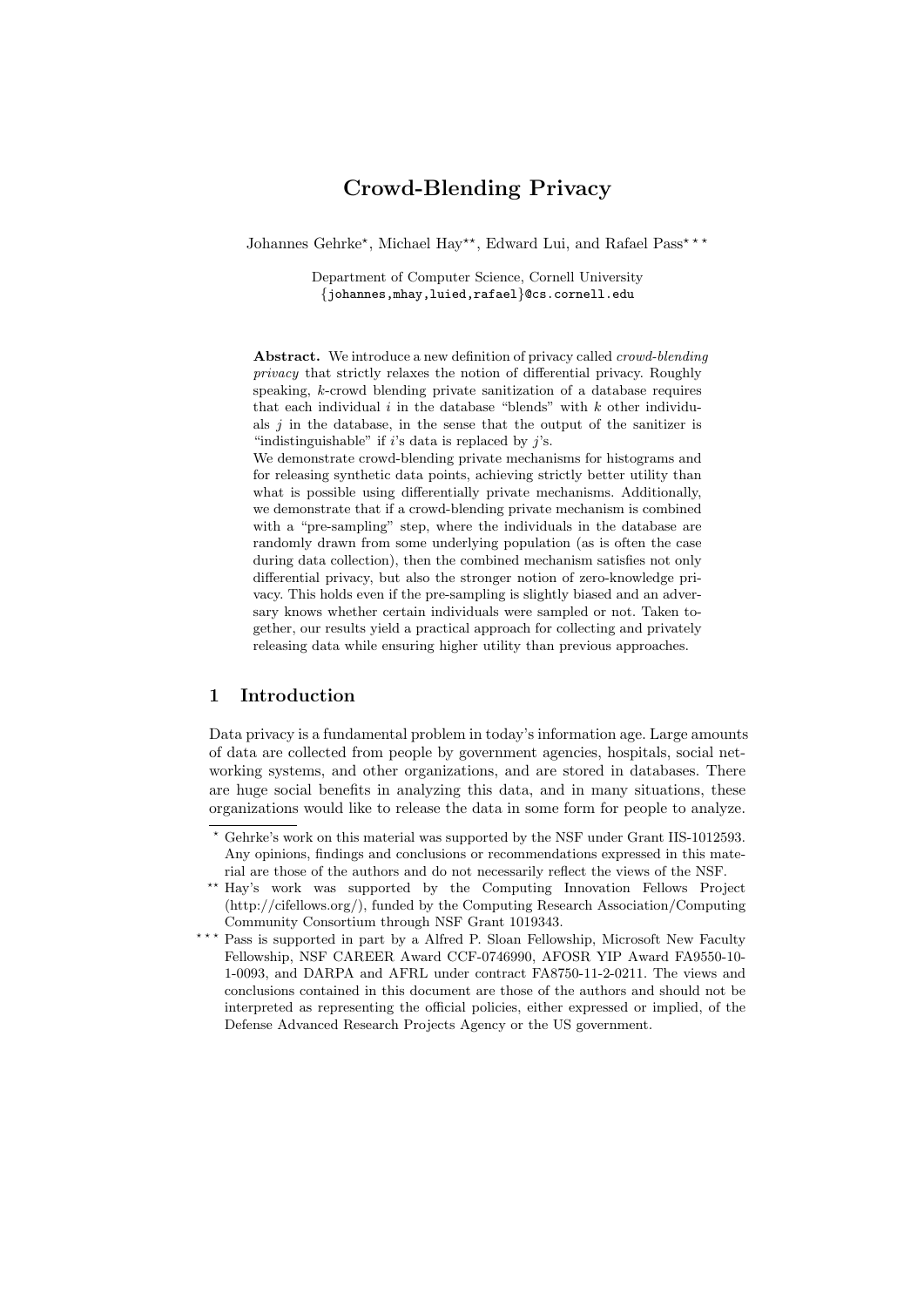However, it is important to protect the privacy of the people that contributed their data; organizations need to make sure that sensitive information about individuals is not leaked to the people analyzing the data.

Many privacy definitions and schemes for releasing data have been proposed in the past (see [1] and [2] for surveys). However, many of them have been shown to be insufficient due to realistic attacks on such schemes (e.g., see [3]). The notion of differential privacy [4, 5], however, has remained strong and resilient to these attacks. Differential privacy requires that when one person's data is added or removed from the database, the output distribution of the database access mechanism changes very little (by at most an  $\epsilon$  amount, where a specific notion of closeness of distributions is used). Differential privacy has quickly become the standard definition of privacy, and mechanisms for releasing a variety of functions (including histogram queries, principal component analysis, learning, and many more; see [6, 7] for a survey) have been developed.

One way to interpret the notion of differential privacy is that an attacker does not learn more about an individual  $i$  than what can be deduced from the data of everyone else in the database (see the appendix of [4]). In the context of e.g., social networks, where the data of an individual may be strongly correlated with the data of his/her friends, such a notion may not always provide sufficient privacy guarantees. To address this issue, an even stronger privacy definition, zero-knowledge privacy, was introduced in [8]. Roughly speaking, zero-knowledge privacy requires that whatever an adversary learns about an individual  $i$  can be "simulated" given just some "aggregate" information about the remaining individuals in the database; for instance, this aggregate information could be  $k$ random samples of the remaining individuals in the database. If the aggregate information contains all individuals (excluding i), zero-knowledge privacy collapses down to differential privacy, but for more restrictive classes of aggregate information (such as k random samples, where  $k$  is smaller than the number of individual in the database) zero-knowledge privacy is strictly stronger, and provides stronger privacy guarantees in contexts where there is correlation between individuals.

Privacy from Random Sampling of Data Both differential privacy and zeroknowledge privacy provide strong privacy guarantees. However, for certain tasks, mechanisms satisfying these privacy definitions have to add a lot of "noise", thus lowering the utility of the released data. Also, many of these mechanisms run in exponential time  $(e.g., [9, 10])$ , so efficiency is also an issue. This leaves open the question of whether there exists a practical approach to sanitizing data, without harming utility too much.

One approach for circumventing the above-mentioned issues is to rely on the fact that in many cases of interest, the data to be sanitized has been collected via random sampling from some underlying population. Intuitively, this initial random sampling already provides some basic privacy guarantees, and may thus help us in decreasing the amount of noise added during sanitization. Indeed, there are several results in the literature indicating that random sampling helps in providing privacy: In [11] the authors quantify the level of the privacy that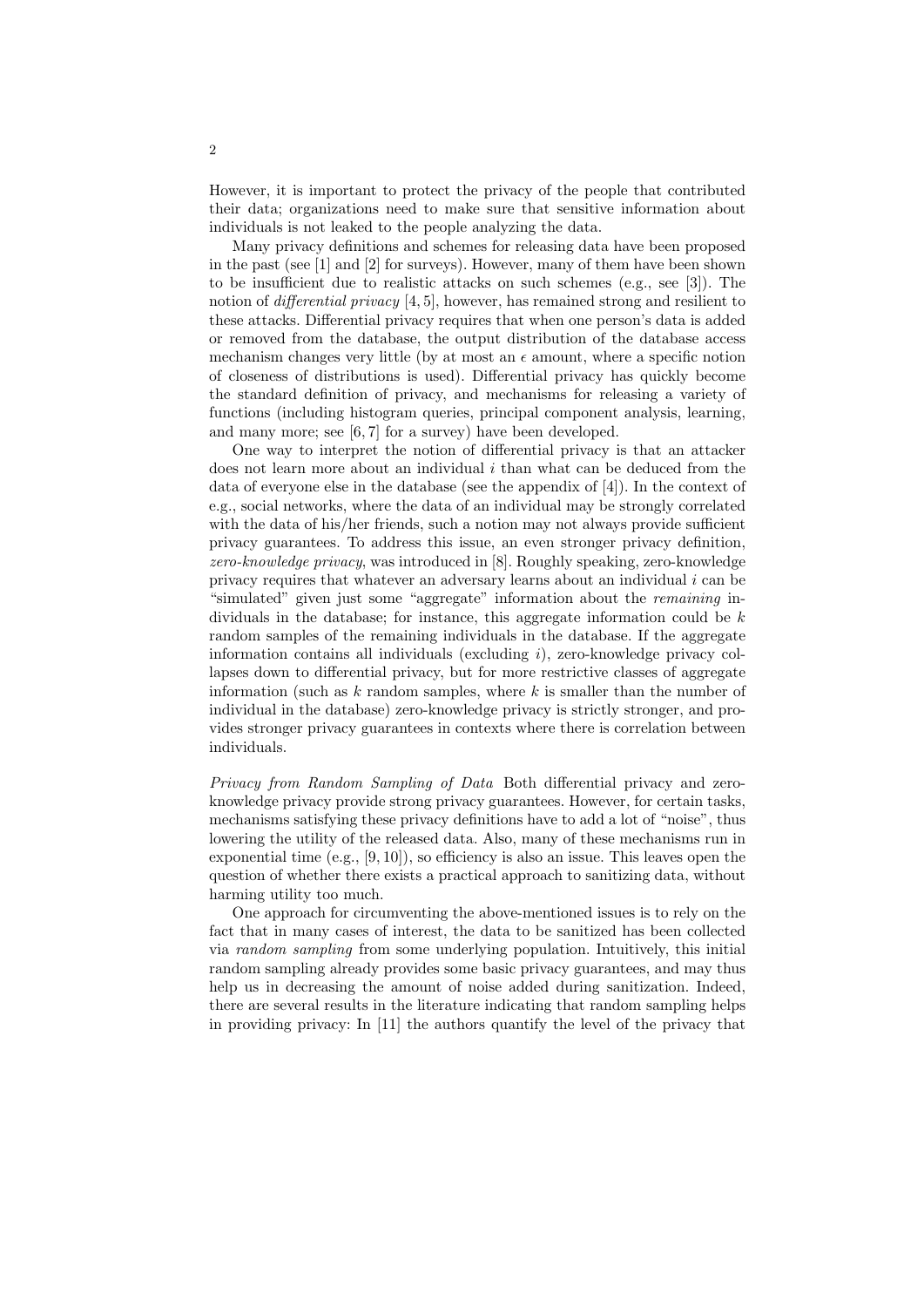may be obtained from just random sampling of data (without any further sanitization); in [12] the authors consider a certain type of "sample-and-aggregate" mechanism for achieving differential privacy (but the sampling technique here is more elaborate than just random sampling from a population); a result in [13] shows that random pre-sampling can be used to amplify the privacy level of a differentially private mechanism; finally, in a manuscript [14], the authors demonstrate that a random pre-sampling step applied to a particular mechanism leads to a differentially private mechanism.

In this paper, we continue the investigation of using random sampling as a means to achieve privacy. In particular, our goal is to provide a *general* definition of privacy that allows us to achieve both differential and zero-knowledge privacy in situations where the data is collected using random sampling from some population. In order to be realistic, we allow the random sampling during data collection to be biased, and an adversary may even know whether certain individuals were sampled or not. (Although the mechanisms in the earlier papers rely on random sampling, the random sampling is usually thought of as being part of the sanitization procedure and thus the mechanisms are only analyzed under the assumption that the sampling has been done "ideally".) Additionally, we will require that the privacy notion is meaningful in its own right, also without any pre-sampling; we believe this requirement is crucial for guaranteeing a strong fall-back guarantee even in case the result of the pre-sampling is leaked (and thus the attacker knows exactly who was sampled).

#### 1.1 Towards a Weaker Notion of Privacy

We aim to develop a new privacy definition that allows us to design mechanisms that have greater utility or efficiency than differentially private mechanisms, but still provide a meaningful notion of privacy; furthermore, we want mechanisms satisfying the new definition to achieve differential and zero-knowledge privacy when the underlying data was collected via biased random sampling from some population. To this end, we begin by reconsidering some older notions of privacy.

k-Anonymity and Blending in a Crowd k-anonymity [15] is a privacy definition specifically for releasing data tables, where a data table is simply a table of records (rows), each of which has values for the attributes (columns) of the table. Roughly speaking, a released data table satisfies k-anonymity if every record in the table is the same as  $k - 1$  other records in the table with respect to certain "identifying" attributes (chosen beforehand).  $k$ -anonymity imposes constraints on the syntax of the released data table, but does not consider the way the released data table was computed from the underlying database; this issue has led to several practical attacks against the notion of  $k$ -anonymity (e.g., see [16, 17]). k-anonymity can be viewed as being based on the intuition of "blending in a crowd", since the records in the released output are required to "blend" with other records. Intuitively, in many cases, if an individual blends in a crowd of many people in the database, then the individual's privacy is sufficiently protected. However, as demonstrated by known attacks, k-anonymity does not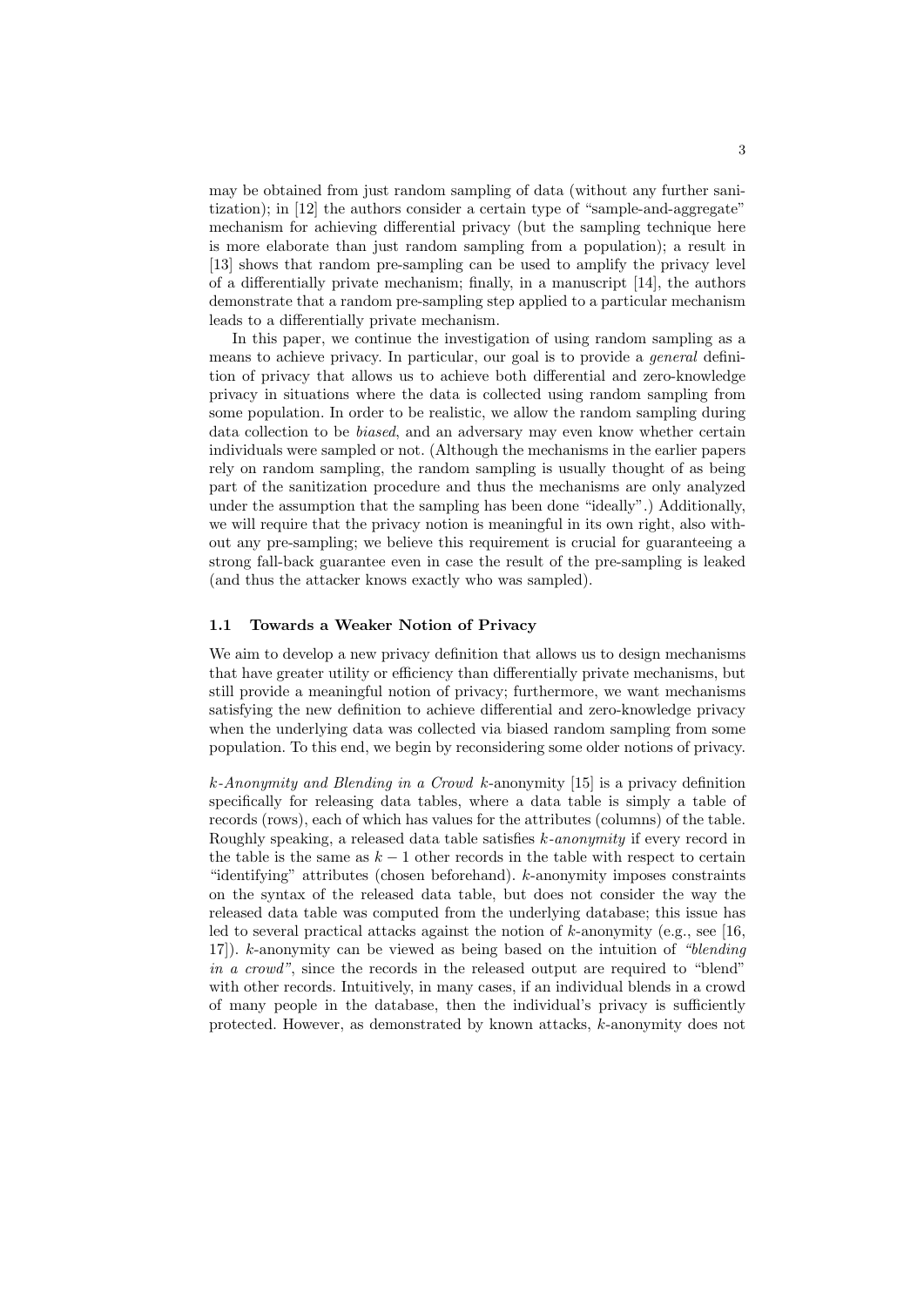properly capture this intuition as it does not impose any restrictions on the algorithm/mechanism used to generate the released output. Indeed, one of the key insights behind the notion of differential privacy was that privacy should be a property of the sanitization mechanism and not just the output of it.

Relying on this insight, we aim to develop a privacy notion that captures what it means for a mechanism to guarantee that individuals "blend in a crowd". (Another definition partly based on the intuition of blending in a crowd is  $(c, t)$ isolation [18], which requires adversaries to be unable to isolate an individual, represented by a data point in  $\mathbb{R}^d$ , by roughly determining the individual's location in  $\mathbb{R}^d$ ; we formalize the intuition of blending in a crowd in a very different way.)

Crowd-Blending Privacy – A New Privacy Definition Let us now turn to describing our new privacy definition, which we call *crowd-blending privacy*. We say that an individual *blends* with another individual with respect to a mechanism San if the two individuals are indistinguishable by the mechanism San, i.e., whenever we have a database containing either one or both of the individuals, we can replace one of the individual's data with the other individual's data, and the mechanism's output distribution remains essentially the same. We say that an individual  $t$  blends in a crowd of  $k$  people in the database  $D$  with respect to the mechanism San if there exist at least  $k - 1$  other individuals in the database  $D$  that blend with individual  $t$  with respect to  $San$ . The intuition behind this notion is that if an individual  $t$  blends in a crowd of  $k$  people in the database, then the mechanism essentially does not release any information about individual  $t$  beyond the general characteristics of the crowd of  $k$  people; in particular, the mechanism does not release any personal information that is specific to individual  $t$  and no one else.

Roughly speaking, we say that a mechanism San is crowd-blending private if the following property holds: For every database and every individual in the database, either the individual blends in a crowd of  $k$  people in the database with respect to San, or the mechanism San essentially ignores the individual's data.

We do not claim that crowd-blending privacy provides sufficiently strong privacy protection in all scenarios: the key weakening with respect to differential privacy is that an attacker who knows the data of everyone in an individual  $i$ 's crowd (except i) may learn information about individual i, as long as this information is "general" in the sense that it applies to the entire crowd. For instance, if the attacker knows everyone in the crowd of individual  $i$ , it may deduce that  $i$  has, say, three children, as long as everyone in  $i$ 's crowd has three children. Although to some extent, this may be viewed as a privacy violation (that would not be allowed by the notion of differential privacy), we would argue that the attribute leaked about individual  $i$  is "non-sensitive" as it is shared by a sufficiently large crowd. Thus, we view this weakening as desirable in many contexts as it allows us to trade privacy of "non-sensitive information" for improved utility.

A potentially more serious deficiency of the definition is that (in contrast to differential and zero-knowledge privacy) crowd-blending privacy is not closed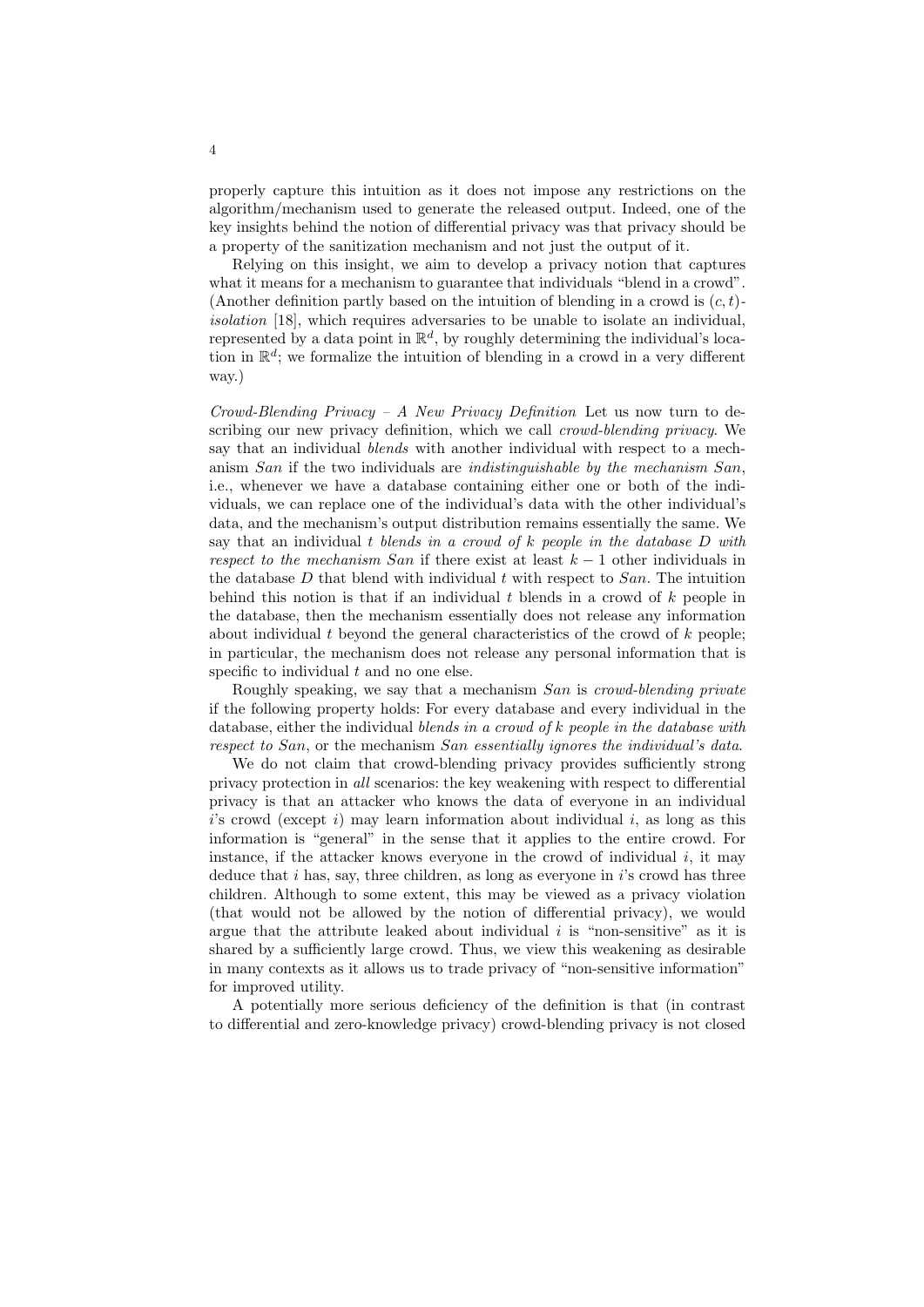under composition:  $San_1$  and  $San_2$  may both be crowd-blending private, but the crowds for an individual with respect to  $San_1$  and  $San_2$  could be essentially disjoint, making the individual's crowd for the combination of  $San_1$  and  $San_2$ very small. Although we view composition as an important property of a privacy definition, our goal here is to study the weakest possible "meaningful" definition of "stand-alone" privacy that when combined with pre-sampling leads to strong privacy notions (such as differential and zero-knowledge privacy) that themselves are closed under composition.

#### 1.2 New Database Mechanisms

As it turns out, achieving crowd-blending privacy is significantly easier than achieving differential privacy, and crowd-blending private mechanisms may yield significantly higher utility than differentially private ones.

Privately Releasing Histograms with No Noise for Sufficiently Large Counts We show that we can release histograms with crowd-blending privacy where no noise is added to bins with a sufficiently large count (and only a small amount of noise is added to bins with a small count). Intuitively, individuals in the same bin blend with each other; thus, the individuals that belong to a bin with a sufficiently large count already blend in a crowd, so no noise needs to be added to the bin. It is easy to see that it is impossible to release the exact count of a bin in a histogram while satisfying differential privacy or zero-knowledge privacy. Using crowd-blending privacy, we can overcome this limitation (for bins with a sufficiently large count) and achieve better utility. These results can be found in Section 3.1.

Privately Releasing Synthetic Data Points in  $\mathbb{R}^d$  for Computing Smooth Functions Given a class  $C$  of counting queries whose size is not too large, it is shown in [10] how to release a synthetic database for approximating all the queries in  $\mathcal C$  simultaneously while satisfying differential privacy; however, the mechanism is not necessarily efficient. It is known that it is impossible (assuming the existence of one-way functions) to *efficiently* and privately release a synthetic database for approximating certain classes of counting queries, such as the class of all 2-way marginals (see [19, 20]). However, these query functions are nonsmooth in the sense that even slightly changing one row of the input database can affect the output of the query functions quite a lot. Here, we focus on efficiently and privately releasing synthetic data for approximating all "smooth" functions  $g: (\mathbb{R}^d)^* \to \mathbb{R}^m$ .

Roughly speaking, a function  $g: (\mathbb{R}^d)^* \to \mathbb{R}^m$  is smooth if the value of g does not change much when we perturb the data points of the input slightly. We show that we can *efficiently* release synthetic data points in  $\mathbb{R}^d$  for approximating all smooth functions simultaneously while satisfying crowd-blending privacy. On the other hand, we show that there are smooth functions that cannot even be approximated with non-trivial utility from any synthetic data that has been released with differential privacy (even if the differentially private mechanism is inefficient). These results can be found in the full version of this paper.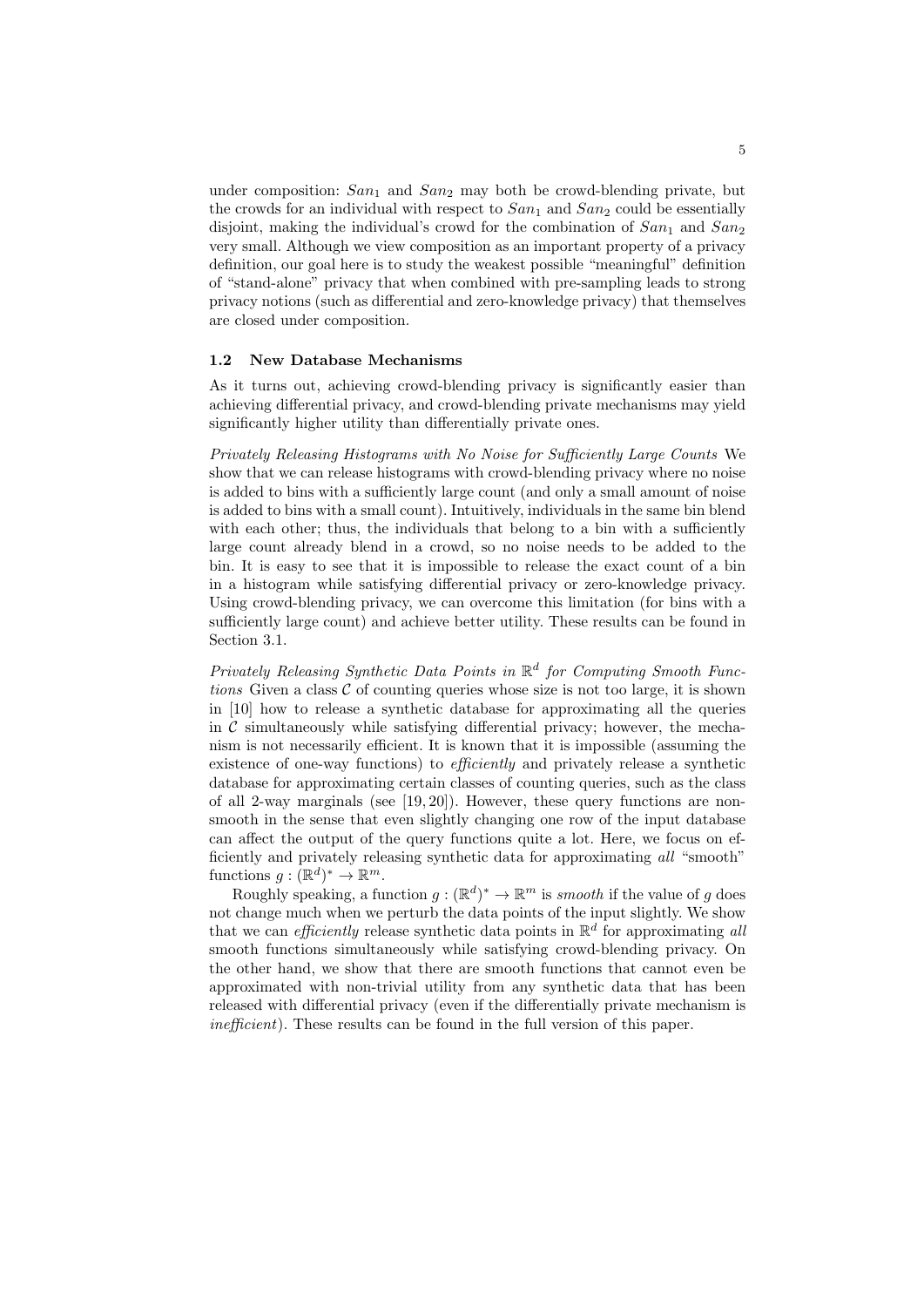#### 1.3 From Crowd-Blending Privacy to Zero-Knowledge Privacy

Our main technical result shows that if we combine a crowd-blending private mechanism with a natural pre-sampling step, then the combined algorithm satisfies zero-knowledge privacy (and thus differential privacy as well). We envision the pre-sampling step as being part of the data collection process, where individuals in some population are sampled and asked for their data. Thus, if data is collected using random sampling of individuals from some population, and next sanitized using a crowd-blending private mechanism, then the resulting process ensures zero-knowledge privacy.

We first prove our main theorem for the case where the pre-sampling step samples each individual in the population with probability  $p$  independently. In reality, the sampling performed during data collection may be slightly biased or done slightly incorrectly, and an adversary may know whether certain individuals were sampled or not. Thus, we next extend our main theorem to also handle the case where the sampling probability is not necessarily the same for everybody, but the sampling is still "robust" in the sense that most individuals are sampled independently with probability in between  $p$  and  $p'$  (this probability can even depend on the individual's data), where  $p$  and  $p'$  are relatively close to one another, while the remaining individuals are sampled independently with arbitrary probability. As a result, we have that in scenarios where data has been collected using any robust sampling, we may release data which both ensures strong utility guarantees and satisfies very strong notions of privacy (i.e., zeroknowledge privacy and differential privacy). In particular, this methodology can allow us to achieve zero-knowledge privacy and differential privacy while guaranteeing utility that is better than that of previous methods (such as for releasing histograms or synthetic data points as described above). Our main theorems can be found in Section 4.

It is worthwhile to note that the particular mechanism considered in [14] (which in fact is a particular mechanism for achieving  $k$ -anonymity) can easily be shown to satisfy crowd-blending privacy; as a result, their main result can be derived (and significantly strengthened) as a corollary of our main theorem.<sup>1</sup> (See Section 3.1 and 4 for more details.)

# 2 Preliminaries and Existing Privacy Definitions

A database is a finite multiset of data values, where a data value is simply an element of some fixed set  $X$ , which we refer to as the *data universe*. Each data value in a database belongs to an individual, so we also refer to a data value in a database as an individual in the database. For convenience, we will sometimes

<sup>&</sup>lt;sup>1</sup> As mentioned, none of the earlier work using random pre-sampling focus on the case when the sampling is biased; furthermore, even for the case of perfect random sampling, the authors of [14] were not able to provide a closed form expression of the level of differential privacy achieved by their mechanism, whereas a closed form expression can be directly obtained by applying our main theorem.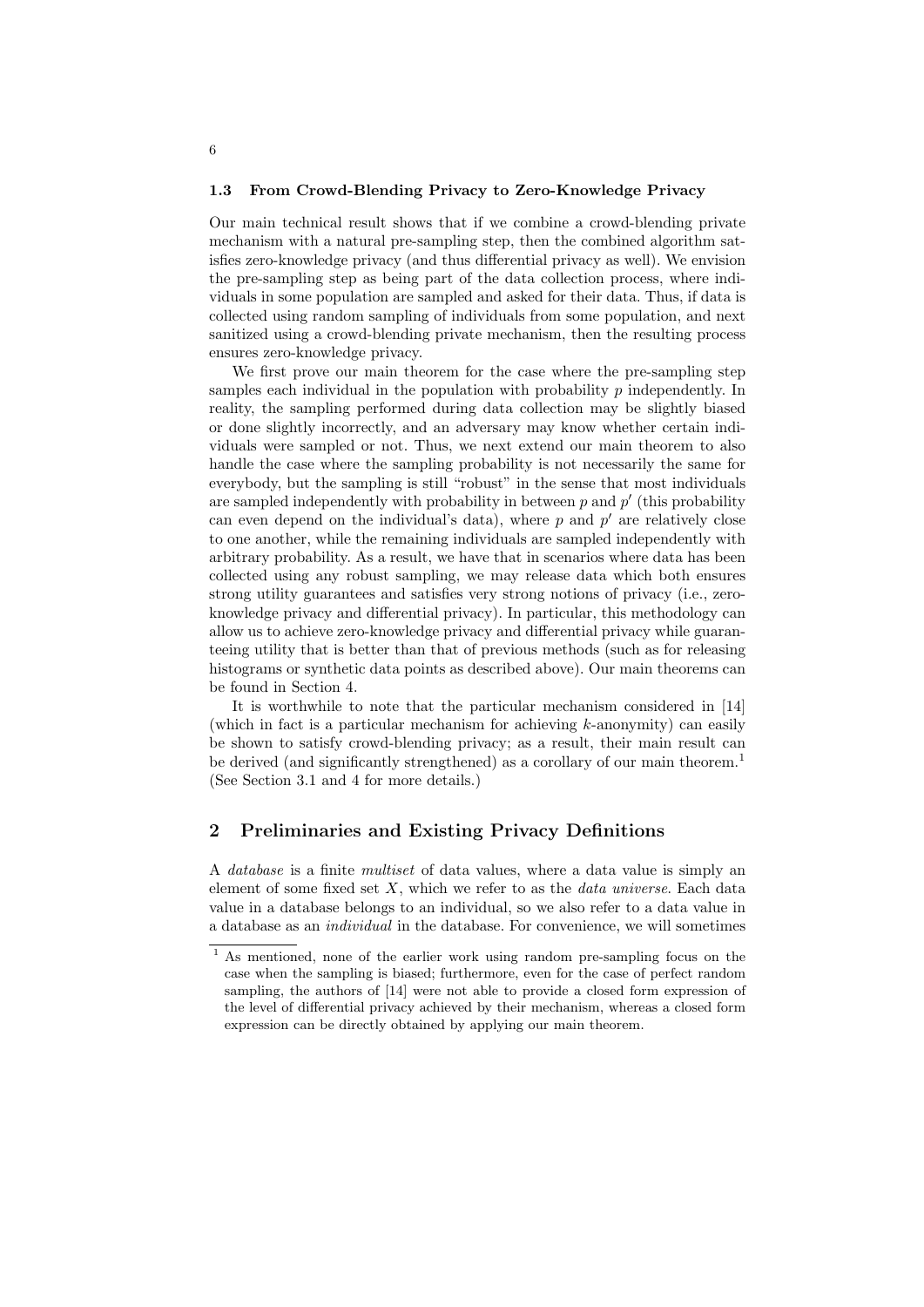order the individuals in a database in an arbitrary way and think of the database as an element of  $X^*$ , i.e., a vector with components in X (the components are referred to as the rows of the database). Given a database  $D$  and a data value  $v \in X$ , let  $(D, v)$  denote the database  $D \cup \{v\}$ . A (database) mechanism is simply an algorithm that operates on databases.

Given  $\epsilon, \delta \geq 0$  and two distributions Z and Z' over  $\{0,1\}^*$ , we shall write  $Z \approx_{\epsilon,\delta} Z'$  to mean that for every  $Y \subseteq \{0,1\}^*$  we have

$$
\Pr[Z \in Y] \leq e^\epsilon \Pr[Z' \in Y] + \delta
$$

and

$$
\Pr[Z' \in Y] \le e^{\epsilon} \Pr[Z \in Y] + \delta.
$$

We shall also write  $Z \approx_{\epsilon} Z'$  to mean  $Z \approx_{\epsilon,0} Z'$ . Differential privacy (see [4,5]) can now be defined in the following manner:

**Definition 1** ([4, 5]). A mechanism San is said to be  $\epsilon$ -differentially private if for every pair of databases  $D$  and  $D'$  differing in only one data value, we have  $San(D) \approx_{\epsilon} San(D')$ .

There are two definitions in the literature for "a pair of databases D and  $D'$  differing in only one data value", leading to two slightly different definitions of differential privacy. In one definition, it is required that  $D$  contains  $D'$  and has exactly one more data value than  $D'$ . In the other definition, it is required that  $|D| = |D'|$ ,  $|D \setminus D'| = 1$ , and  $|D' \setminus D| = 1$ . Intuitively, differential privacy protects the privacy of an individual  $t$  by requiring the output distribution of the mechanism to be essentially the same regardless of whether individual  $t$ 's data is included in the database or not (or regardless of what data value individual  $t$ has).

We now begin describing zero-knowledge privacy, which is a privacy definition introduced in [8] that is strictly stronger than differential privacy. In the definition of zero-knowledge privacy, adversaries and simulators are simply randomized algorithms that play certain roles in the definition. Let San be any mechanism. For any database  $D$ , any adversary  $A$ , and any auxiliary information  $z \in \{0,1\}^*$ , let  $Out_A(A(z) \leftrightarrow San(D))$  denote the output of A on input z after interacting with the mechanism San operating on the database D. San can be interactive or non-interactive. If San is non-interactive, then  $San(D)$  simply sends its output (e.g., sanitized data) to A and then halts immediately.

Let *agg* be any class of randomized algorithms. *agg* is normally a class of randomized aggregation functions that provide aggregate information to simulators, as described in the introduction.

**Definition 2** ([8]). A mechanism San is said to be  $(\epsilon, \delta)$ -zero-knowledge private with respect to agg if there exists a  $T \in agg$  such that for every adversary A, there exists a simulator S such that for every database  $D$ , every individual  $t \in D$ , and every auxiliary information  $z \in \{0,1\}^*$ , we have

$$
Out_A(A(z) \leftrightarrow San(D)) \approx_{\epsilon, \delta} S(z, T(D \setminus \{t\}), |D|).
$$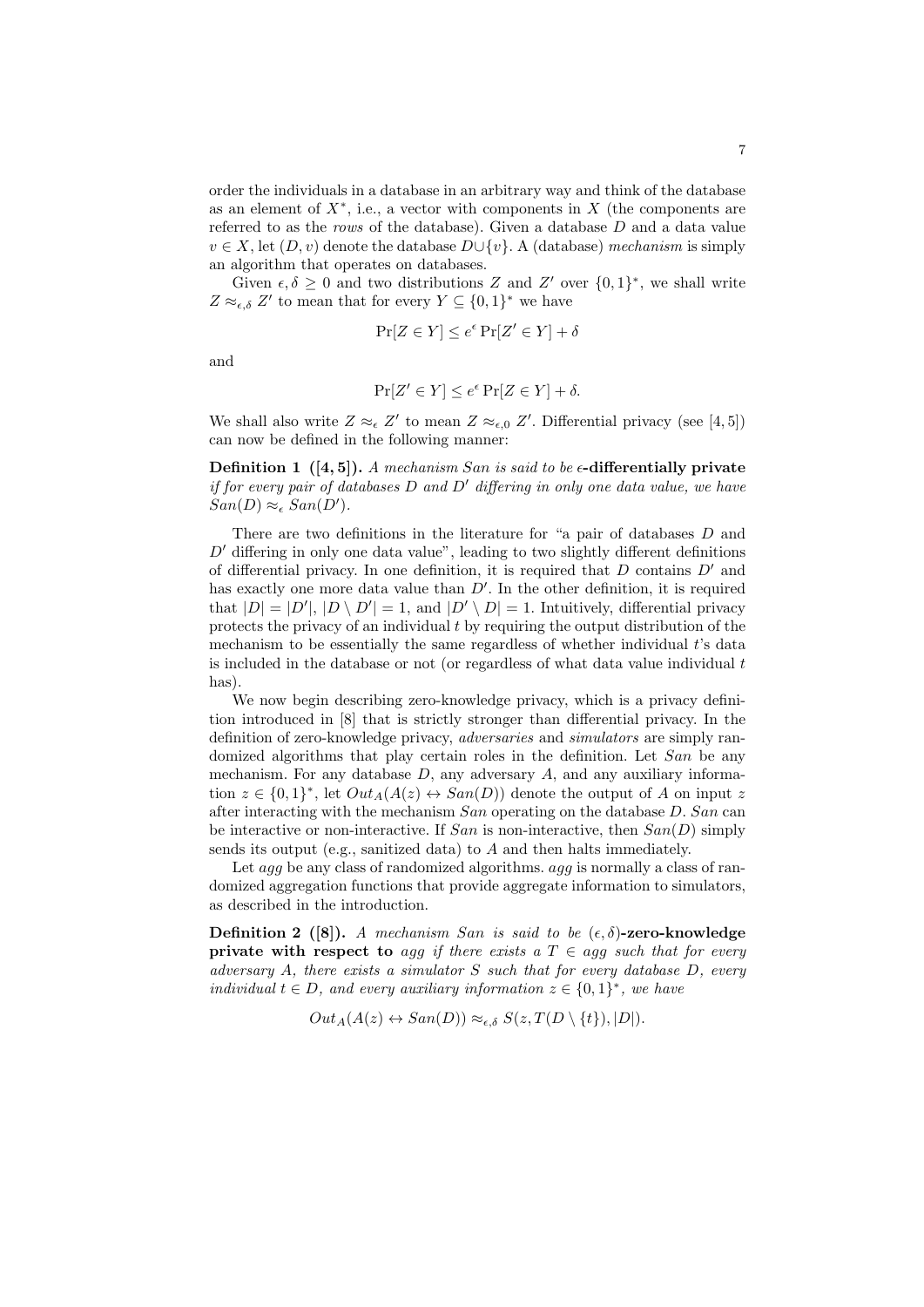Intuitively, zero-knowledge privacy requires that whatever an adversary can compute about individual  $t$  by accessing (i.e., interacting with) the mechanism can also be essentially computed without accessing the mechanism but with certain aggregate information about the remaining individuals; this aggregate information is provided by an algorithm in  $a\ddot{q}q$ . The adversary in the latter scenario is represented by the simulator  $S$ . This ensures that the adversary essentially does not learn any additional information about individual t beyond the aggregate information provided by an algorithm in  $aqq$  on the remaining individuals.

agg is normally some class of randomized aggregation functions, such as the class of all functions  $T$  that draws  $r$  random samples from the input database and performs any computation (e.g., computes the average or simply outputs the samples) on the  $r$  random samples (note that in the definition,  $T$  is applied to  $D \setminus \{t\}$  instead of D so that the aggregate information from T does not depend directly on individual t's data). Zero-knowledge privacy with respect to this class of aggregation functions ensures that an adversary essentially does not learn anything more about an individual beyond some "r random sample aggregate information" of the other individuals. One can also consider zeroknowledge privacy with respect to other classes of aggregation functions, such as the class of (randomized) functions that first sample each row of the input database with probability  $p$  (or in between  $p$  and  $p'$ ) independently and then performs any computation on the samples. We will actually use such classes of aggregation functions when we prove our main theorems later. It can be easily shown that zero-knowledge privacy (with respect to any class  $agg)$  implies differential privacy (see [8]).

### 3 Crowd-Blending Privacy – A New Privacy Definition

We now begin to formally define our new privacy definition. Given  $t, t' \in X$ ,  $\epsilon \geq 0$ , and a mechanism San, we say that t and t' are  $\epsilon$ -indistinguishable by San, denoted  $t \approx_{\epsilon, San} t'$ , if  $San(D, t) \approx_{\epsilon} San(D, t')$  for every database D. Intuitively, t and  $t'$  are indistinguishable by San if for any database containing t, we can replace the  $t$  by  $t'$  and the output distribution of  $San$  remains essentially the same. Usually, t and  $t'$  are the data values of two individuals, and if t and  $t'$  are indistinguishable by  $San$ , then this roughly means that  $San$  cannot distinguish these two individuals regardless of who else is in the database. If  $t$  and  $t'$  are  $\epsilon$ -indistinguishable by San, we also loosely say that t blends with t' (with respect to San). We now describe what it means for an individual to blend in a crowd of people in the database (with respect to a mechanism).

**Definition 3.** Let D be any database. An individual  $t \in D$   $\epsilon$ -blends in a crowd of k people in D with respect to the mechanism  $San \; if \; | \{ t' \in D : t' \approx_{\epsilon, San} \}$  $|t\rangle| \geq k$ .

In the above definition,  $\{t' \in D : t' \approx_{\epsilon, San} t\}$  should be regarded as a multiset. When the mechanism San is clear from context, we shall simply omit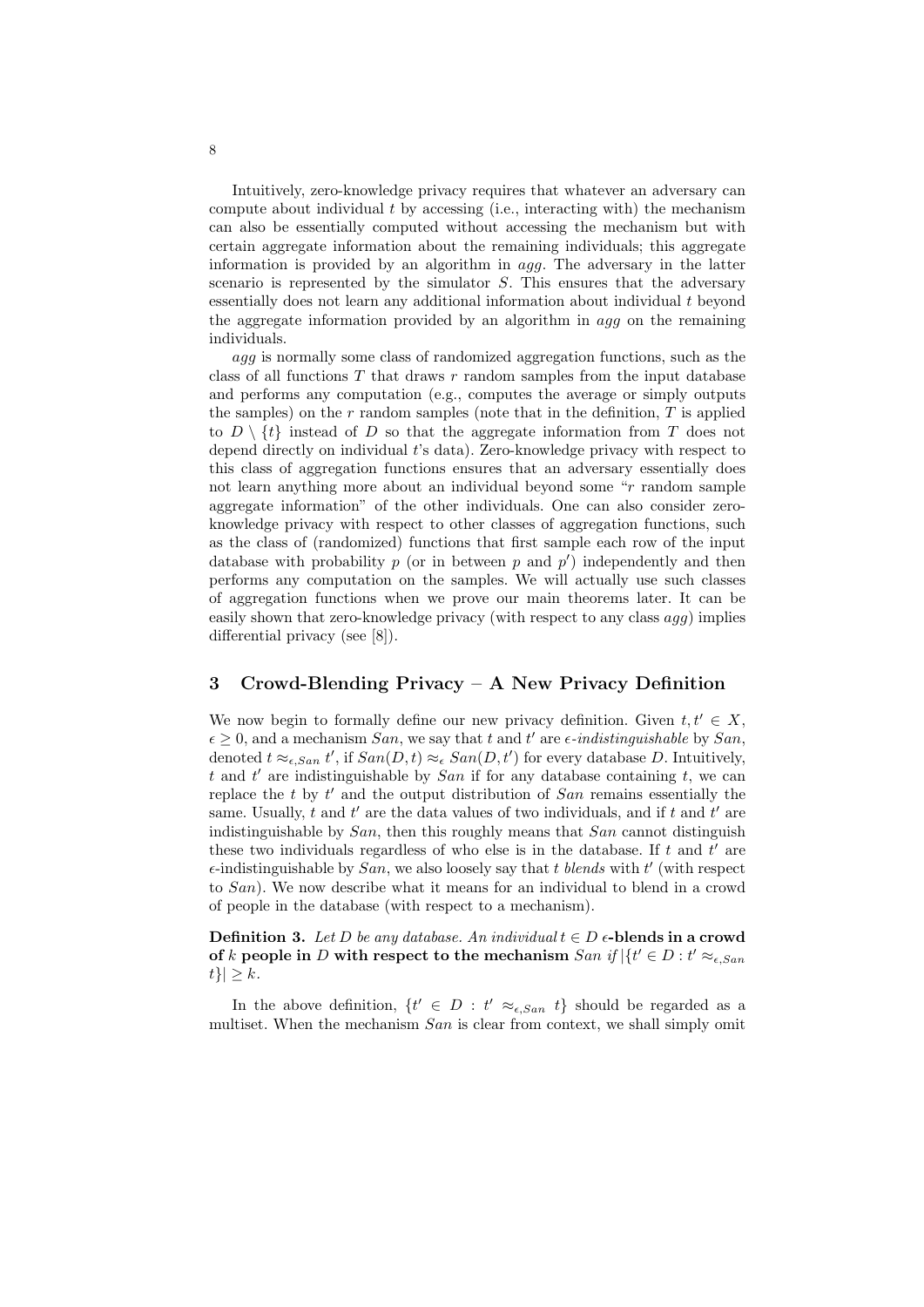the "with respect to the mechanism  $San$ ". Intuitively, an individual  $t \in D$  blends in a crowd of k people in D if t is indistinguishable by  $San$  from at least  $k-1$ other individuals in D. Note that by the definition of two individuals being indistinguishable by  $San, t \in D$  must be indistinguishable by  $San$  from each of these  $k-1$  other individuals *regardless of what the database is*, as opposed to only when the database is  $D$ . (A weaker requirement would be that for each of these  $k-1$  other individuals  $t'$ ,  $t$  and  $t'$  only need to be "indistinguishable by San with respect to  $D^{\nu}$ , i.e., if we take D and replace t by  $t'$  or vice versa, the output distributions of  $San$  on  $D$  and the modified  $D$  are essentially the same; we leave investigating this and other possible weaker requirements for future work.) We are now ready to state our new privacy definition.

Definition 4 (Crowd-blending privacy). A mechanism San is  $(k, \epsilon)$ -crowdblending private if for every database D and every individual  $t \in D$ , either t  $\epsilon$ -blends in a crowd of k people in D, or  $San(D) \approx_{\epsilon} San(D \setminus \{t\})$  (or both).

Crowd-blending privacy requires that for every individual  $t$  in the database, either t blends in a crowd of  $k$  people in the database, or the mechanism essentially ignores individual t's data (the latter case is captured by  $San(D) \approx_e$  $San(D \setminus \{t\})$  in the definition). When an individual t blends in a crowd of k people in the database, the mechanism essentially does not release any information about individual  $t$  beyond the general characteristics of the crowd of  $k$  people. This is because the mechanism cannot distinguish individual t from the people in the crowd of  $k$  people, i.e., individual  $t$ 's data can be changed to the data of another person in the crowd of  $k$  people and the output distribution of the mechanism remains essentially the same. A consequence is that the mechanism does not release any personally identifying information about individual t.

As mentioned in the introduction, crowd-blending privacy is not closed under composition (see the full version of this paper for an example); however, we note that the privacy guarantee of blending in a crowd of  $k$  people in the database (described above) holds regardless of the amount of auxiliary information the adversary has (i.e., the definition is agnostic to the adversary's auxiliary information). Additionally, as mentioned previously, we show in Section 4 that when crowd-blending privacy is combined with "robust pre-sampling", we get zeroknowledge privacy and thus differential privacy as well, both of which satisfy composition in a natural way. Thus, as long as robust sampling is used during data collection before running a crowd-blending private mechanism on the collected data, independent releases from crowd-blending private mechanisms do compose and satisfy zero-knowledge privacy and differential privacy. (We also mention that one can compose a crowd-blending private mechanism with a differentially private mechanism to obtain a crowd-blending private mechanism; see the full version of this paper for details.)

Relationship with Differential Privacy Differential privacy implies crowd-blending privacy.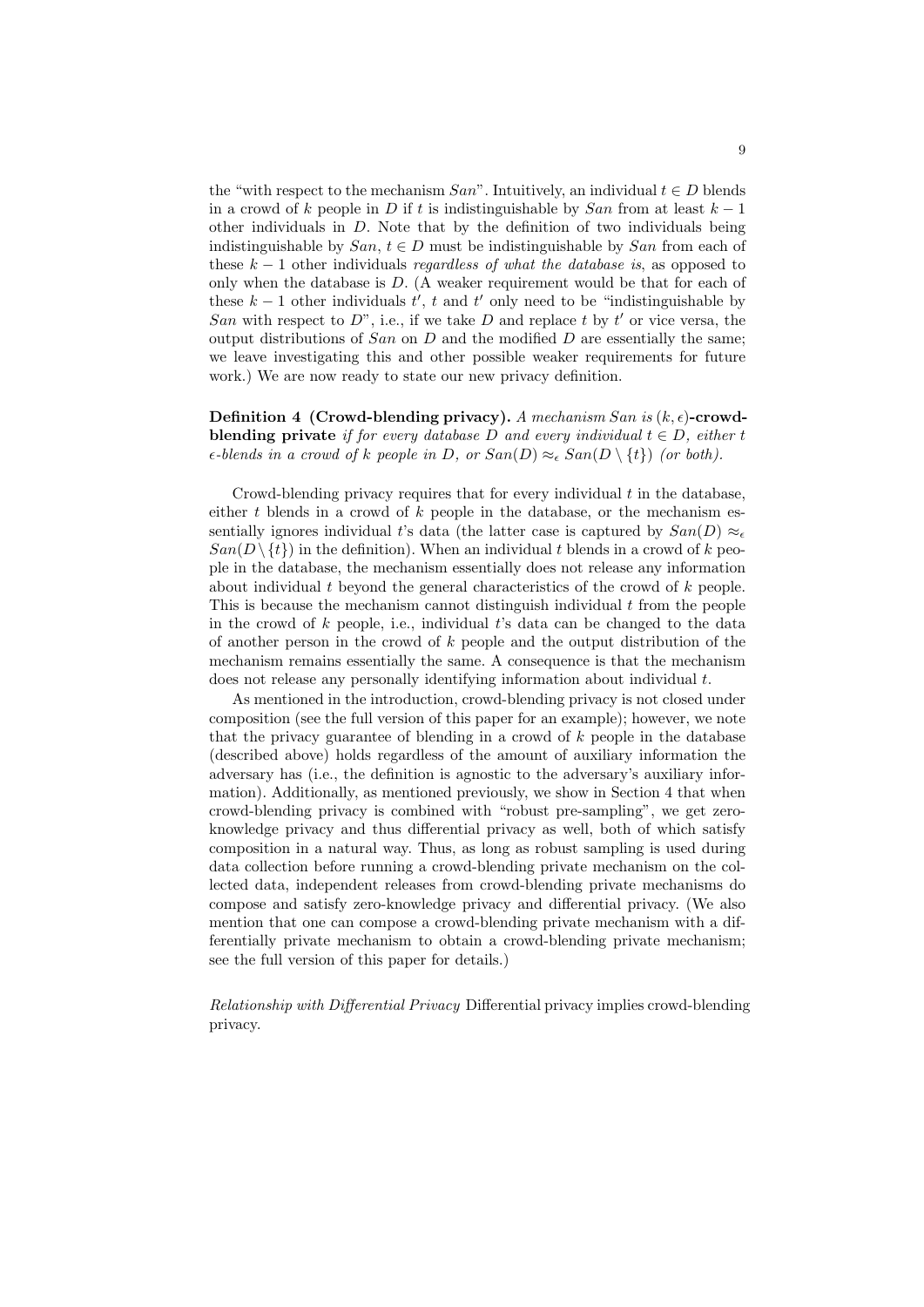Proposition 1 (Differential privacy  $\implies$  Crowd-blending privacy). Let San be any  $\epsilon$ -differentially private mechanism. Then, San is  $(k, \epsilon)$ -crowd-blending private for every integer  $k \geq 1$ .

Proof. This immediately follows from the two privacy definitions.

 $(k, \epsilon)$ -crowd-blending privacy for some integer k does not imply differential privacy in general; this will be clear from the examples of crowd-blending private mechanisms that we give later. Crowd-blending privacy requires that for every database D and every individual  $t \in D$ , at least one of two conditions hold. The second condition  $San(D) \approx_{\epsilon} San(D \setminus \{t\})$  is similar to the condition required in differential privacy. Thus, we can view crowd-blending privacy as a relaxation of differential privacy. If we remove the first condition " $t \epsilon$ -blends in a crowd of  $k$  people in  $D^{\prime\prime}$  from crowd-blending privacy, we clearly get the same definition as differential privacy. If we remove the second condition instead, it turns out that we also get differential privacy. (When we remove the second condition  $San(D) \approx_{\epsilon} San(D \setminus \{t\})$ , we also change the definition to only consider databases of size at least  $k$ , since otherwise it would be impossible for individual  $t$  to blend in a crowd of  $k$  people in the database.)

Proposition 2 (Removing the condition  $San(D) \approx_{\epsilon} San(D \setminus \{t\})$  in crowdblending privacy results in differential privacy). Let  $San$  be any mechanism, let  $\epsilon \geq 0$ , and let k be any integer  $\geq 2$ . Then, San is  $\epsilon$ -differentially  $private<sup>2</sup>$  if and only if San satisfies the property that for every database  $D$  of size at least k and every individual  $t \in D$ ,  $t \in$ -blends in a crowd of k people in D with respect to San.

See the full version of this paper for the proof of Proposition 2.

### 3.1 Examples of Crowd-Blending Private Mechanisms

Given a partition  $P$  of the data universe  $X$ , and given a database  $D$ , one can compute the histogram with respect to the partition  $P$  using the database  $D$ ; the histogram specifies for each block of the partition (which we refer to as a "bin") the number of individuals in  $D$  that belong to the block (which we refer to as the "count" of the bin). We first give an example of a crowd-blending private mechanism that computes a histogram and suppresses (i.e., sets to 0) bin counts that are considered too small.

Example 1 (Histogram with suppression of small counts). Let P be any partition of X. Fix  $k \in \mathbb{Z}_{\geq 0}$ . Let San be a mechanism that, on input a database D, computes the histogram with respect to the partition  $P$  using the database  $D$ , suppresses each bin count that is  $\langle k \rangle$  (by setting the count to 0), and then releases the resulting histogram.

10

<sup>2</sup> Here, we are using the version of differential privacy that considers a pair of databases of equal size.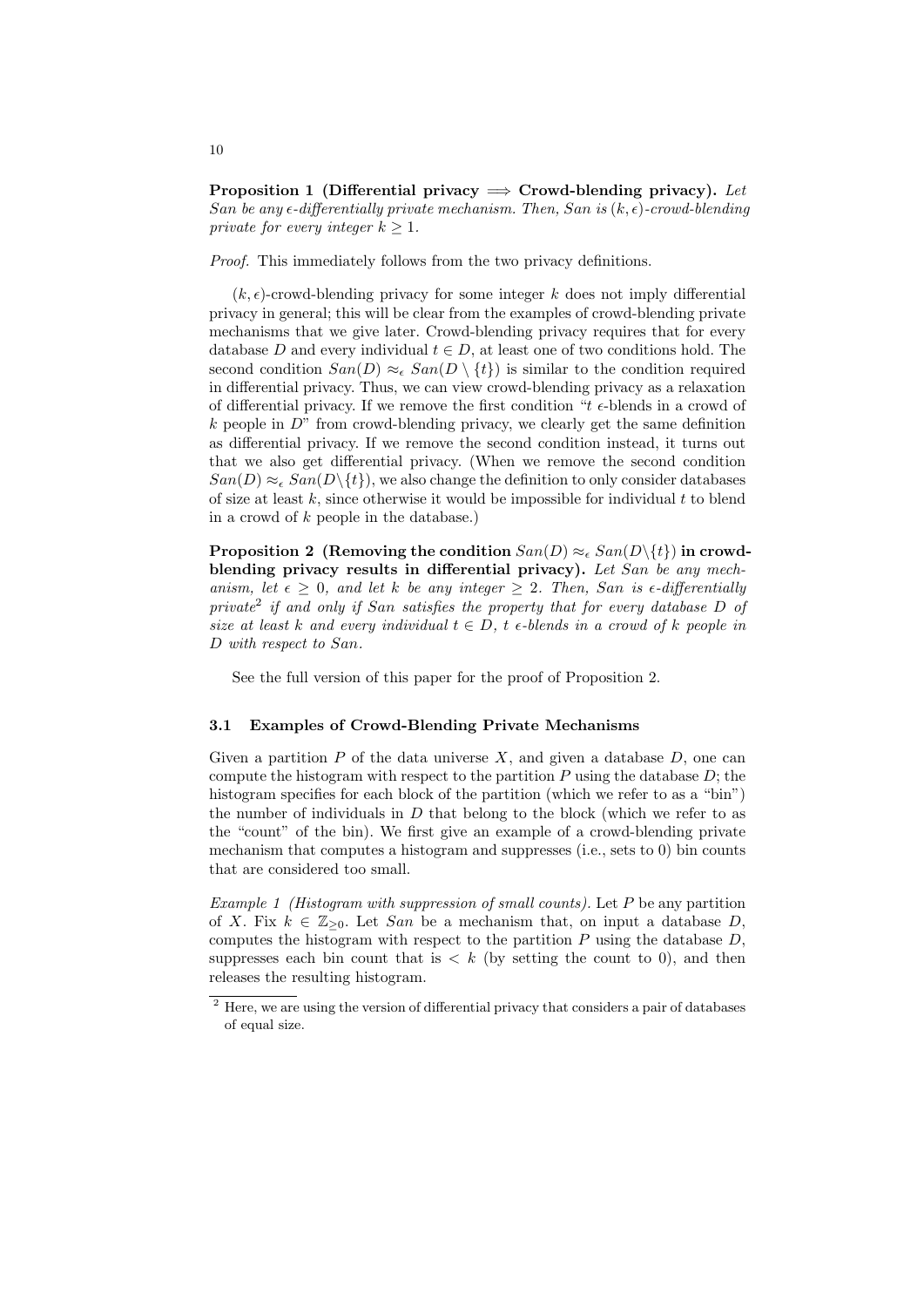Then, San is  $(k, 0)$ -crowd-blending private. To see this, we note that an individual t in a database  $D$  is 0-indistinguishable by  $San$  from all the individuals in  $D$  that belong to the same bin as  $t$ . If there are at least  $k$  such people, then individual t blends with k people in D; otherwise, we have  $San(D) \approx_0$  $San(D \setminus \{t\})$  since San suppresses each bin count that is  $\lt k$ .

It is easy to see that it is impossible to release the exact count of a bin while satisfying differential privacy. Thus, crowd-blending privacy is indeed weaker than differential privacy. For crowd-blending privacy, we can actually get better utility by adding a bit of noise to bins with low counts instead of completely suppressing them.

Example 2 (Histogram with noise for small counts and no noise for large counts). Let P be any partition of X. Fix  $\epsilon > 0$  and  $k \in \mathbb{Z}_{\geq 0}$ . Let San be a mechanism that, on input a database  $D$ , computes the histogram with respect to the partition P using the database D. Then, San replaces each bin count  $i < k$  with  $A(i)$ , where A is any (randomized) algorithm that satisfies  $A(j) \approx_{\epsilon} A(j-1)$  for every  $0 \leq j \leq k$  (A(i) is normally a noisy version of i). San then releases the noisy histogram.

Then, San is  $(k, \epsilon)$ -crowd-blending private. To see this, we note that an individual t in a database  $D$  is  $\epsilon$ -indistinguishable (in fact, 0-indistinguishable) by San from all the individuals in  $D$  that belong to the same bin as t. If there are at least  $k$  such people, then individual  $t$  blends with  $k$  people in  $D$ , as required. If not, then we have  $San(D) \approx_{\epsilon} San(D \setminus \{t\})$ , since the histogram when using the database D is the same as the histogram when using the database  $D \setminus \{t\}$  except for individual  $t$ 's bin, which differs by one; however,  $San$  replaces the count  $i$  for individual t's bin with  $A(i)$ , and the algorithm A satisfies  $A(i) \approx_{\epsilon} A(i-1)$ , so  $San(D) \approx_{\epsilon} San(D \setminus \{t\}),$  as required.

We can choose the algorithm A to be  $A(j) = j + Lap(\frac{1}{\epsilon})$ , where  $Lap(\lambda)$  is (a random variable with) the Laplace distribution with probability density function  $f_{\lambda}(x) = \frac{1}{2\lambda}e^{|x|/\lambda}$ . The proof that  $A(j) \approx_{\epsilon} A(j-1)$  for every  $0 < j < k$  is simple and can be implicitly found in [4].

The differentially private mechanism in [4] for computing histograms has to add noise to every bin, while our mechanism here only adds noise to the bins that have a count that is  $\lt k$ .

Example 3 (Sanitizing a database by generalizing records safely). Many mechanisms for achieving  $k$ -anonymity involve "generalizing" the records in the input table by replacing specific values with more general values, such as replacing a specific age with an age range. If this is not done carefully, the privacy of individuals can be breached, as shown by many attacks in the past  $(e.g., see [16, 17])$ . Most of these mechanisms do not satisfy crowd-blending privacy. However, if the generalization of records is done carefully, achieving crowd-blending privacy may be possible.

One example is the mechanism of [14]: Let Y be any set, and let  $f: X \to Y$ be any function. We think of  $Y$  as a set of possible "generalized records", and  $f$  is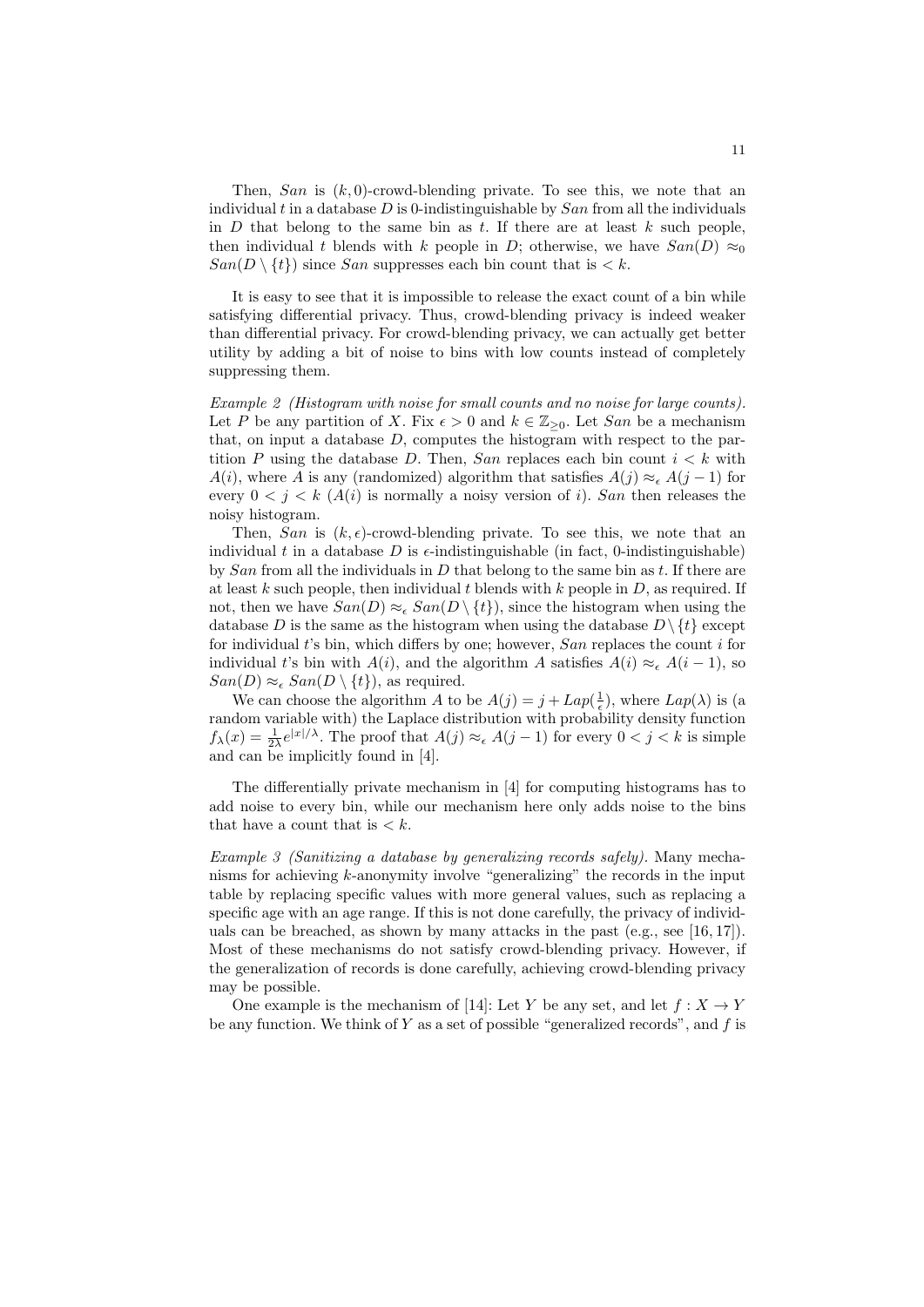a function that maps a record to its generalized version. Let San be a mechanism that, on input a database  $D$ , applies the function f to each individual in  $D$ ; let  $f(D)$  be the multi-set of images in Y. San then removes each record in  $f(D)$  that appears fewer than k times in  $f(D)$ , and then outputs the result. It is easy to see that San is  $(k, 0)$ -crowd-blending private. To see this, we note that an individual t in a database D is 0-indistinguishable by  $San$  from all the individuals in D that also get mapped to  $f(t)$ . If there are at least k such people, then individual t blends with k people in D; otherwise, we have  $San(D) \approx_0 San(D \setminus \{t\})$  since San removes each record in  $f(D)$  that appears fewer than k times in  $f(D)$ .

Example 4 (Privately Releasing Synthetic Data Points in  $\mathbb{R}^d$  for Computing Smooth Functions). Roughly speaking, a function  $g: (\mathbb{R}^d)^* \to \mathbb{R}^m$  is smooth if the value of  $g$  does not change much when we perturb the data points of the input slightly. In the full version of this paper, we show that we can efficiently release synthetic data points in  $\mathbb{R}^d$  for approximating all smooth functions simultaneously while satisfying crowd-blending privacy. On the other hand, we show that there are smooth functions that cannot even be approximated with non-trivial utility from any synthetic data that has been released with differential privacy (even if the differentially private mechanism is inefficient). See the full version of this paper for details.

### 4 Our Main Theorem

In this section, we prove our main theorem that says that when we combine a crowd-blending private mechanism with a natural pre-sampling step, the combined algorithm is zero-knowledge private (and thus differentially private as well). The pre-sampling step should be thought of as being part of the data collection process, where individuals in some population are sampled and asked for their data. A crowd-blending private mechanism is then run on the samples to release useful information while preserving privacy.

We first prove our main theorem for the case where the pre-sampling step samples each individual in the population with probability  $p$  independently. In reality, the sampling performed during data collection may be slightly biased or done slightly incorrectly, and an adversary may know whether certain individuals were sampled or not. Thus, we later extend our main theorem to the case where the sampling probability is not necessarily the same for everybody, but the sampling is still robust in the sense that most individuals are sampled independently with probability in between  $p$  and  $p'$  (this probability can even depend on the individual's data), where  $p$  and  $p'$  are relatively close to one another, while the remaining individuals are sampled independently with arbitrary probability.

We begin with some necessary terminology and notation. A *population* is a collection of individuals, where an individual is simply represented by a data value in the data universe  $X$ . Thus, a population is actually a multiset of data values, which is the same as a database. (If we want individuals to have unique data values, we can easily modify  $X$  to include personal/unique identifiers.)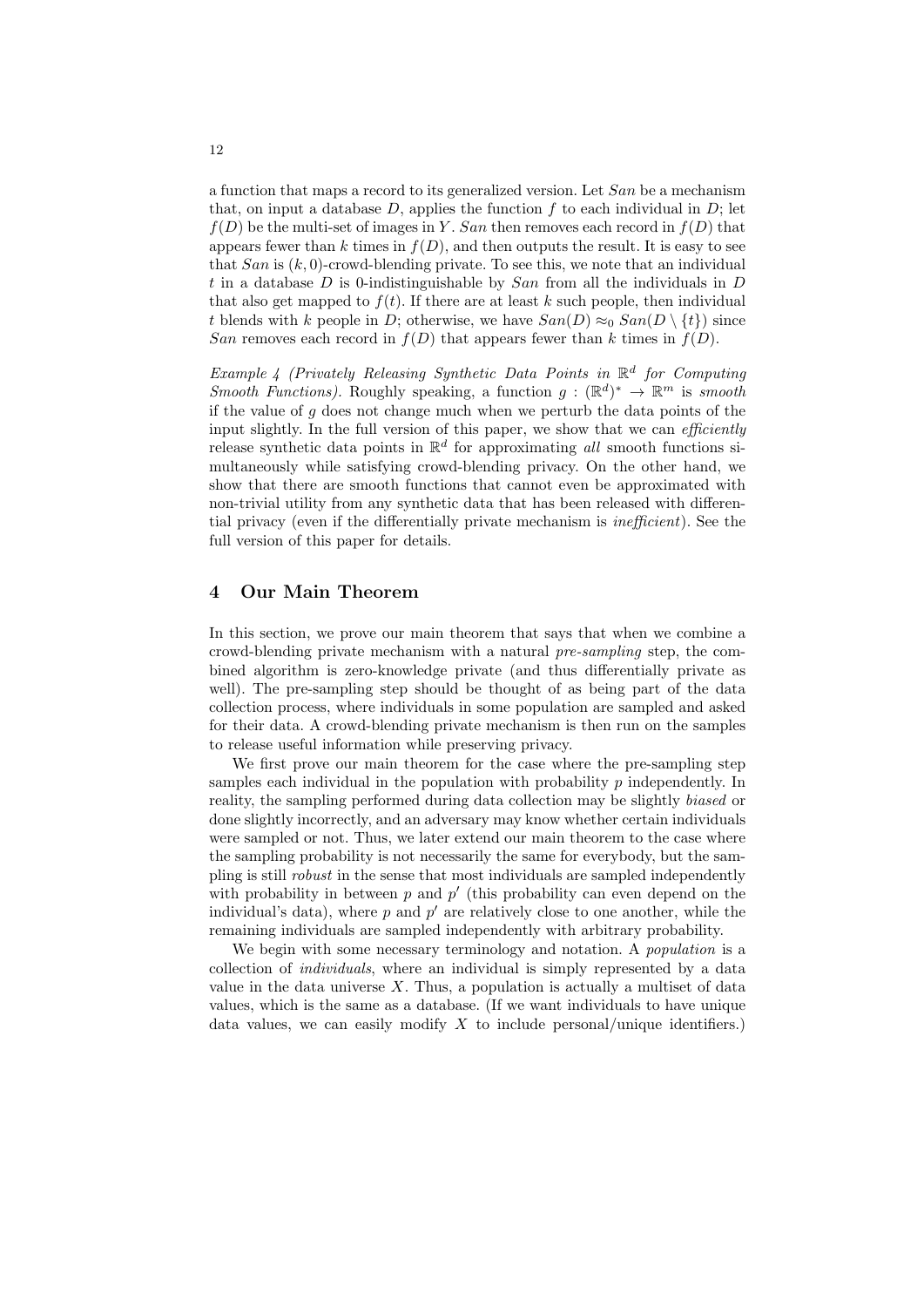Given a population P and a real number  $p \in [0, 1]$ , let  $Sam(\mathcal{P}, p)$  be the outcome of sampling each individual in  $P$  with probability  $p$  independently.

Although zero-knowledge privacy was originally defined for mechanisms operating on *databases*, one can also consider mechanisms operating on *populations*, since there is essentially no difference between the way we model populations and databases. (In the definition of zero-knowledge privacy, we simply change "database" to "population" and  $D$  to  $\mathcal{P}$ .) We now describe a class of (randomized) aggregation functions that we will use in the definition of zero-knowledge privacy.

 $-$  iid $RS(p) = i.i.d.$  random sampling with probability p : the class of algorithms T such that on input a population  $P$ , T chooses each individual in  $P$  with probability  $p$  independently, and then performs any computation on the data of the chosen individuals.<sup>3</sup>

We now state and prove the basic version of our main theorem.

Theorem 1 (Sampling + Crowd-Blending Privacy  $\Rightarrow$  Zero-Knowledge **Privacy).** Let San be any  $(k, \epsilon)$ -crowd-blending private mechanism with  $k \geq 2$ , and let  $p \in (0, 1)$ . Then, the algorithm  $San_{zk}$  defined by  $San_{zk}(P) = San(Sam(P, p))$ for any population  $P$  is  $(\epsilon_{z_k}, \delta_{z_k})$ -zero-knowledge private<sup>4</sup> with respect to iid $RS(p)$ , where

$$
\epsilon_{zk} = \ln\left(p \cdot \left(\frac{2-p}{1-p}e^{\epsilon}\right) + (1-p)\right) \quad \text{and} \quad \delta_{zk} = e^{-\Omega(k \cdot (1-p)^2)}.
$$

The proof of Theorem 1 can be found in the full version of this paper, but the main ideas of the proof will be explained here. To prove Theorem 1, we will first prove two supporting lemmas. The first lemma essentially says that if an individual t blends with (i.e., is indistinguishable by  $San$  from) many people in the population, then t's privacy is protected when we sample from the population and run San on the samples:

Lemma 1 (Protection of individuals that blend with many people in the population). Let San be any mechanism,  $P$  be any population,  $p \in (0,1)$ , and  $\epsilon > 0$ . Let t be any individual in P, and let A be any non-empty subset of  $\mathcal{P}\setminus\{t\}$  such that  $t' \approx_{\epsilon,San} t$  for every individual  $t' \in A$ . Let  $n = |A|$ . Then, we have

 $San(Sam(\mathcal{P}, p)) \approx_{\epsilon_{final}, \delta_{final}} San(Sam(\mathcal{P} \setminus \{t\}, p)),$ 

where  $\epsilon_{final} = \ln(p \cdot (\frac{2-p}{1-p}e^{\epsilon}) + (1-p))$  and  $\delta_{final} = e^{-\Omega((n+1)p(1-p)^2)}$ .

<sup>3</sup> To make zero-knowledge privacy compose naturally for this type of aggregate information, we can extend  $iidRS(p)$  to  $iidRS(p,r)$ , where T is now allowed to perform r rounds of sampling before performing any computation on the sampled data. It is not hard to see that zero-knowledge privacy with respect to  $iidRS(p, r)$  composes in a natural way.

<sup>&</sup>lt;sup>4</sup> The constant hidden by the  $\Omega(\cdot)$  in  $\delta_{zk}$  can be easily computed; however, we did not try to optimize the constant in any way.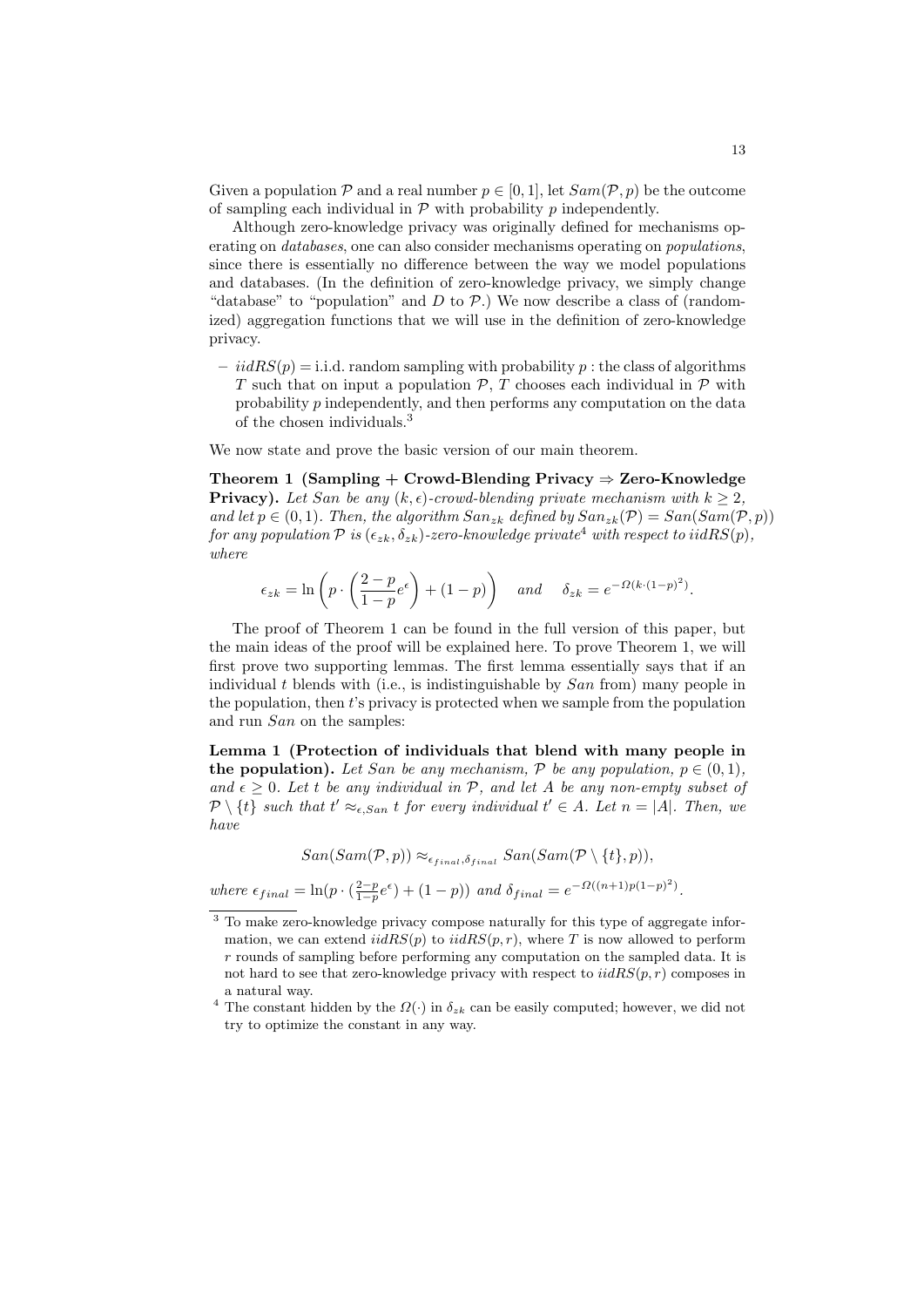In the lemma, A is any non-empty set of individuals in  $\mathcal{P} \setminus \{t\}$  that blend with individual t. (We could set A to be the set of all individuals in  $\mathcal{P} \setminus \{t\}$  that blend with individual  $t$ , but leaving  $A$  more general allows us to more easily extend the lemma to the case of "robust" sampling later.) We note that  $\delta_{final}$  is smaller when  $n = |A|$  is larger, i.e., when t blends with more people. Intuitively, if an individual t is indistinguishable by  $San$  from many other people in the population, then t's presence or absence in the population does not affect the output of  $San(Sam(\cdot, p))$  much, since the people indistinguishable from t can essentially take the place of t in almost any situation (and the output of  $San$ would essentially be the same). Since it does not matter much whether individual  $t$  is in the population or not, it follows that  $t$ 's privacy is protected.

The proof of the lemma roughly works as follows: Consider two scenarios, one where individual t is in the population (i.e.,  $San(Sam(\mathcal{P}, p))$ ) in the lemma), and one where individual t has been removed from the population (i.e.,  $San(Sam(\mathcal{P} \setminus$  $\{t\}, p$ ) in the lemma). Our goal is to show that the output of San is essentially the same in the two scenarios, i.e.,  $San(Sam(\mathcal{P}, p)) \approx_{\epsilon_{final}, \delta_{final}} San(Sam(\mathcal{P} \setminus$  $\{t\}, p$ ). Conditional on individual t not being sampled in the first scenario, the two scenarios are exactly the same, as desired. Thus, we now always condition on individual  $t$  being sampled in the first scenario. In the lemma,  $A$  is a set of individuals in the population (excluding t) that are indistinguishable from  $t$ by San. Let  $\tilde{m}$  denote the number of people in A that are sampled. The proof involves showing the following two properties:

- 1.  $\tilde{m}$  is relatively smooth near its expectation: For every integer m near the expectation of  $\widetilde{m}$ ,  $Pr[\widetilde{m} = m]$  is relatively close to  $Pr[\widetilde{m} = m + 1]$ .
- 2. For every integer  $m \in \{0, \ldots, n-1\}$ , the output of San in the first scenario conditioned on  $\widetilde{m} = m$  (and t being sampled) is essentially the same as the output of San in the second scenario conditioned on  $\tilde{m} = m + 1$ .

For the first property, we note that  $\widetilde{m}$  follows a binomial distribution, which can be shown to be relatively smooth near its expectation. To show the second property, we note that when we condition on  $\tilde{m} = m$  (and t being sampled) in the first scenario,  $m$  random samples are drawn uniformly from  $A$  (one at a time) without replacement, and also  $t \notin A$  is sampled for sure (and the remaining individuals are sampled independently with probability  $p$ ). This is very similar to the second scenario conditioned on  $\tilde{m} = m + 1$ , where  $m + 1$  random samples are drawn uniformly from A without replacement, since if we replace the  $(m+1)^{th}$ sample by t, we get back the first scenario conditioned on  $\tilde{m} = m$  (and t being sampled). Since the  $(m+1)^{th}$  sample is indistinguishable from t by San, the output of San is essentially the same in both scenarios.

Using the two properties above, one can show that when  $\tilde{m}$  is close to its expectation, the output of San is essentially the same in both scenarios.  $\delta_{final}$ in the lemma captures the probability of the bad event where  $\tilde{m}$  is not close to its expectation, which we bound by essentially using a Chernoff bound. See the full version of this paper for the proof of Lemma 1.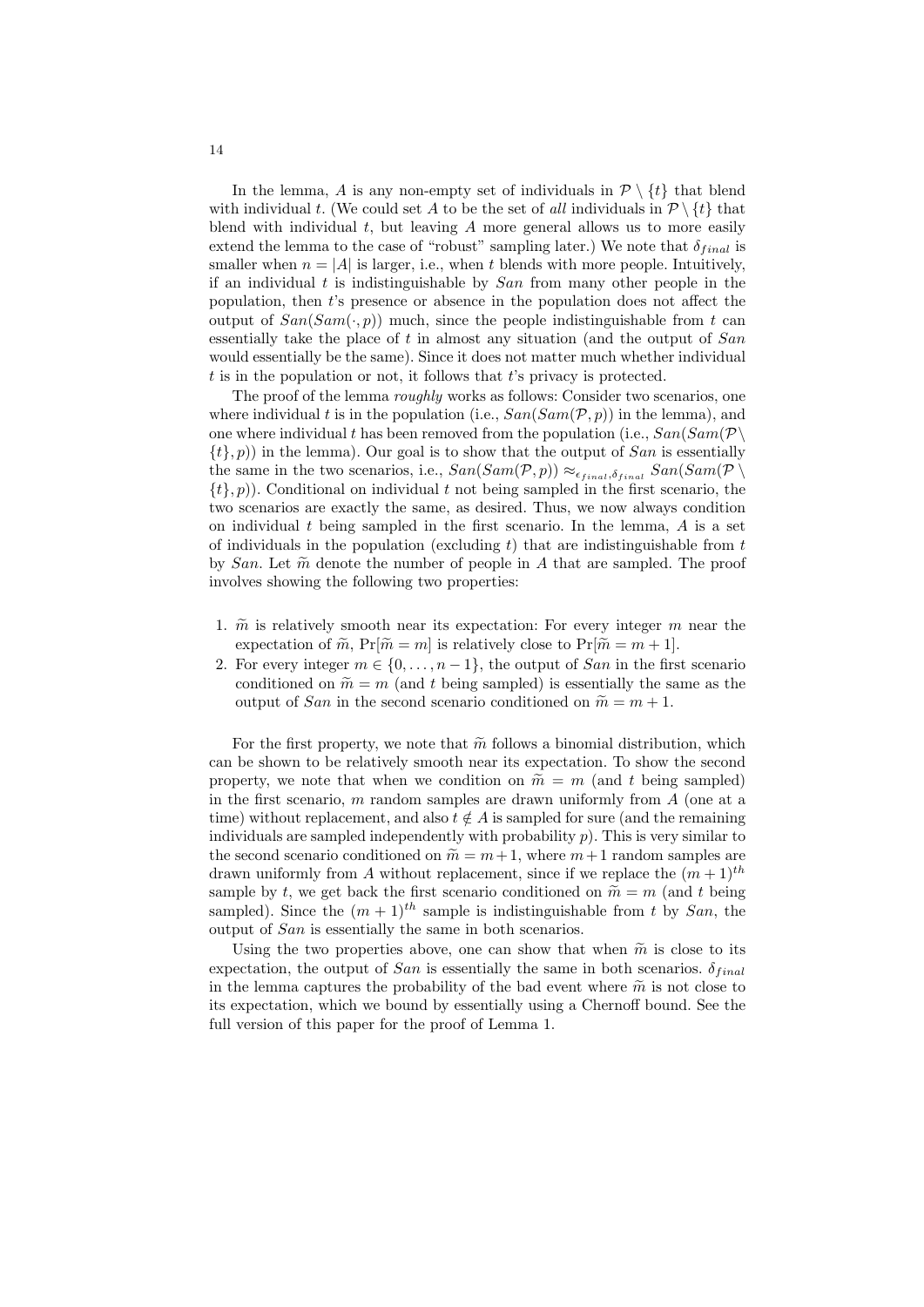We now show how pre-sampling combined with a crowd-blending private mechanism can protect the privacy of individuals who blend with (i.e., are indistinguishable by San from) few people in the population.

Lemma 2 (Protection of individuals that blend with few people in the population). Let San be any  $(k, \epsilon)$ -crowd-blending private mechanism with  $k \geq 2$ , let P be any population, and let  $p \in (0,1)$ . Let t be any individual in P, and let  $n = |\{t' \in \mathcal{P} \setminus \{t\} : t' \approx_{\epsilon, San} t\}|$ . Then, if  $n \leq \frac{k-1}{p(2-p)}$ , we have

 $San(Sam(\mathcal{P}, p)) \approx_{\epsilon_{final}, \delta_{final}} San(Sam(\mathcal{P} \setminus \{t\}, p)),$ 

where  $\epsilon_{final} = \ln(pe^{\epsilon} + (1-p))$  and  $\delta_{final} = pe^{-\Omega(k \cdot (1-p)^2)}$ .

The proof of the lemma *roughly* works as follows: In the lemma,  $n$  is the number of people in the population that individual  $t$  blends with, and is assumed to be small. We will show that when we remove individual  $t$  from the population, the output of San does not change much.

Consider two scenarios, one where individual  $t$  is in the population, and one where individual  $t$  has been removed from the population. Conditional on individual  $t$  not being sampled in the first scenario, the two scenarios are exactly the same, as desired. Thus, we now always condition on individual  $t$  being sampled in the first scenario. Since individual t blends with few people in the population, we have that with very high probability, the database obtained from sampling from the population would contain fewer than  $k$  people that blend with individual t; since San is  $(k, \epsilon)$ -crowd-blending private and individual t does not blend in a crowd of  $k$  people in the database,  $San$  must essentially ignore individual  $t$ 's data; thus, the first scenario is essentially the same as the second scenario, since individual t's data is essentially ignored anyway.  $\delta_{final}$  in the lemma captures the probability of the bad event where the database obtained from sampling actually contains  $k$  people that blend with individual  $t$ . See the full version of this paper for the proof of Lemma 2.

We are now ready to prove Theorem 1. The proof of the theorem roughly works as follows: By definition of  $iidRS(p)$ , a simulator in the definition of zeroknowledge privacy is able to obtain the aggregate information  $Sam(\mathcal{P} \setminus \{t\}, p)$ . With  $Sam(\mathcal{P} \setminus \{t\}, p)$ , the simulator can easily compute  $San(Sam(\mathcal{P} \setminus \{t\}, p))$ , which it can then use to simulate the computation of the given adversary. It is not hard to see that the simulation works if  $San(Sam(\mathcal{P}, p)) \approx_{\epsilon_{zk}, \delta_{zk}} San(Sam(\mathcal{P} \setminus \mathcal{P}))$  $\{t\}, p$ ) holds. Thus, consider any population P and any individual  $t \in \mathcal{P}$ . Recall that Lemma 1 protects the privacy of individuals that blend with many people in  $P$ , while Lemma 2 protects the privacy of individuals that blend with few people in  $P$ . Thus, if individual t blends with many people in  $P$ , we use Lemma 1; otherwise, we use Lemma 2. It then follows that  $San(Sam(\mathcal{P}, p)) \approx_{\epsilon_{z,k},\delta_{z,k}}$  $San(Sam(\mathcal{P} \setminus \{t\}, p))$ , as required. See the full version of this paper for the proof of Theorem 1.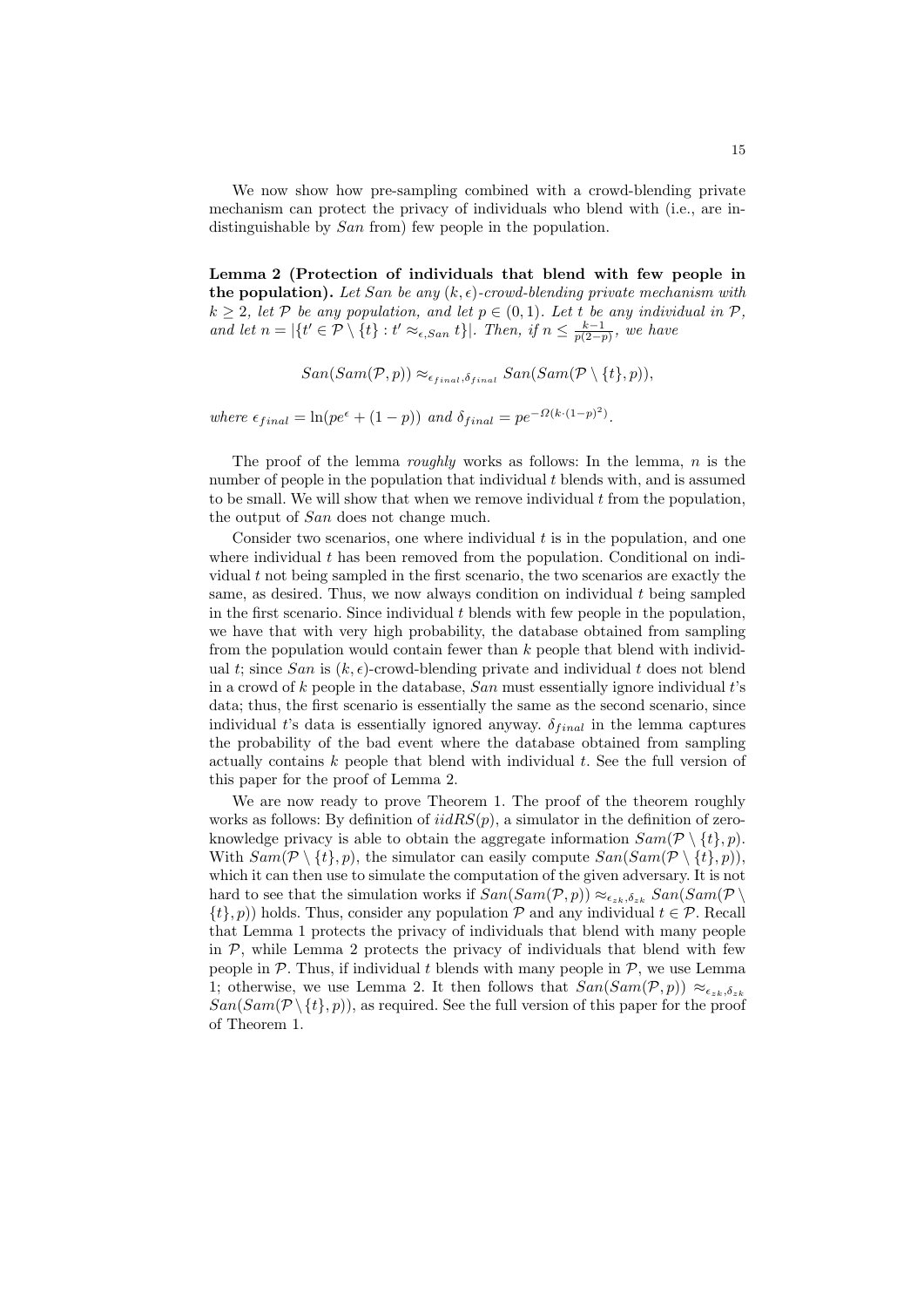#### 4.1 Our Main Theorem Extended to Robust Sampling

We now extend our main theorem to the case where the sampling probability is not necessarily the same for everybody, but the sampling is still "robust" in the sense that most individuals are sampled independently with probability in between  $p$  and  $p'$  (this probability can even depend on the individual's data), where p and p' are relatively close to one another (i.e.,  $\frac{p'}{p}$  $\frac{p}{p}$  is not too large), while the remaining individuals are sampled independently with arbitrary probability.

We begin with some more notation. Given a population  $\mathcal P$  and a function  $\pi : X \to [0, 1]$ , let  $Sam(\mathcal{P}, \pi)$  be the outcome of sampling each individual t in P with probability  $\pi(t)$  independently. We note that for  $Sam(\mathcal{P}, \pi)$ , two individuals in  $P$  with the same data value in X will have the same probability of being sampled. However, we can easily modify the data universe  $X$  to include personal/unique identifiers so that we can represent an individual by a unique data value in  $X$ . Thus, for convenience, we now define a population to be a subset of the data universe  $X$  instead of being a multiset of data values in  $X$ . Then, each individual in a population would have a unique data value in X, so  $\pi$  does not have to assign the same sampling probability to two different individuals. We now describe a class of aggregation functions that we will use in the definition of zero-knowledge privacy.

 $-iRS(p, p', \ell) =$  independent random sampling with probability in between p and  $p'$  except for  $\ell$  individuals: the class of algorithms  $T$  such that on input a population  $P$ , T independently chooses each individual  $t \in \mathcal{P}$  with some probability  $p_t \in [0, 1]$  (possibly dependent on t's data), but all except for at most  $\ell$  individuals in P must be chosen with probability in  $\{0\} \cup [p, p']$ ; T then performs any computation on the chosen individuals' data.

We now state the extended version of our main theorem.

Theorem 2 (Robust Sampling + Crowd-Blending Privacy  $\Rightarrow$  Zero-**Knowledge Privacy).** Let San be any  $(k, \epsilon)$ -crowd-blending private mechanism with  $k \geq 2$ , let  $0 < p \leq p' < 1$ , let  $\pi : X \to [0,1]$  be any function, let  $\ell = |\{x \in X : \pi(x) \notin \{0\} \cup [p, p']\}|$ , and let  $p_{\max} = \sup_{x \in X} \pi(x)$ . Suppose  $\ell < k - 1$ .

Then, the algorithm  $San_{zk}$  defined by  $San_{zk}(P) = San(Sam(P, \pi))$  for any population  $P$  is  $(\epsilon_{zk}, \delta_{zk})$ -zero-knowledge private with respect to  $iRS(p, p', \ell)$ , where

$$
\epsilon_{zk} = \ln\left(p_{\max} \cdot \left(\frac{p'}{p} \frac{(1-p)(2-p)}{(1-p')^2} e^{\epsilon}\right) + (1-p_{\max})\right) \text{ and}
$$

$$
\delta_{zk} = \max\left\{\frac{p_{\max}}{p}, \frac{p_{\max}}{1-p'}\right\} e^{-\Omega((k-\ell)\cdot(1-p')^2)}.
$$

In the theorem,  $\ell$  represents the number of individuals that are sampled with probability outside of  $\{0\} \cup [p, p']$ . We prove the theorem by extending Lemmas 1 and 2 to the case of "robust" sampling. We now describe some (but not all)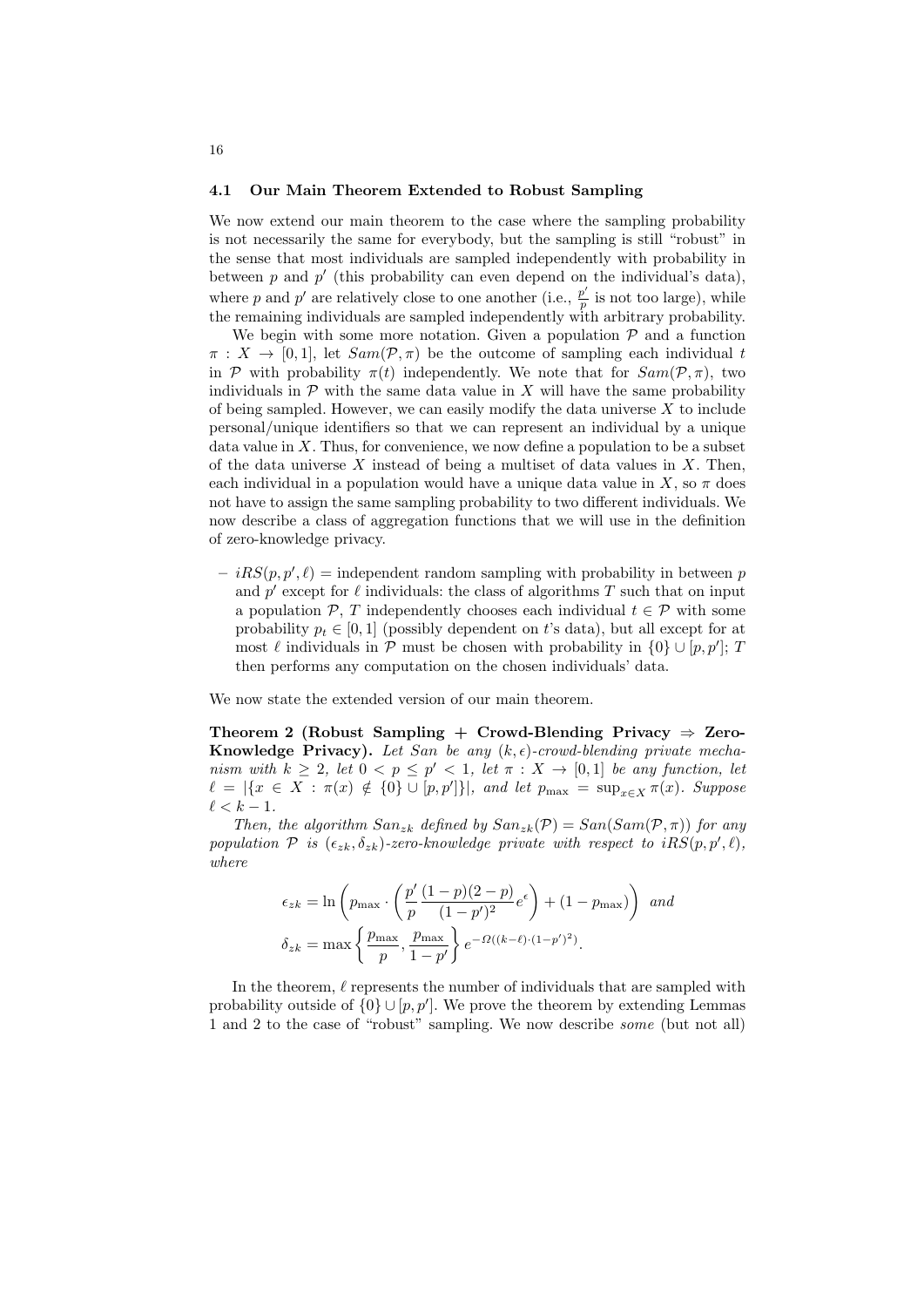of the main changes to the lemmas and their proofs (see the full version of this paper for the proof of Theorem 2 and the extended lemmas).

Let us first consider Lemma 1, which protects the privacy of individuals that blend with many people in the population. Like before, consider two scenarios, one where individual  $t$  is in the population, and one where individual  $t$  has been removed. Let  $\tilde{m}$  denote the number of people in A that are sampled (recall that  $A$  is a set of individuals that blend with individual  $t$ ). Recall that in the proof of Lemma 1, we had to show two properties: (1)  $\tilde{m}$  is relatively smooth near its expectation, and  $(2)$  the output of San in the first scenario conditioned on  $\widetilde{m} = m$  (and t being sampled) is essentially the same as the output of San in the second scenario conditioned on  $\widetilde{m} = m + 1$ .

For the first property, we used the fact that the binomial distribution is relatively smooth near its expectation. Here, since the sampling is no longer i.i.d. but is still robust, we need the Poisson binomial distribution (the sum of independent Bernoulli trials, where the success probabilities are not necessarily the same) to be relatively smooth near its expectation. This can be shown as long as the success probabilities are all relatively close to one another; this is ensured by changing the lemma so that everyone in the set  $A$  is required to have a sampling probability in  $[p, p']$ .

For the second property, we used the fact that when we condition on  $\widetilde{m} =$  $m+1$  in the second scenario, we are drawing  $m+1$  random samples from A (one at a time) uniformly without replacement, and if we replace the  $(m+1)^{th}$  sample by t, we get the first scenario conditioned on  $\widetilde{m} = m$  and t being sampled. This idea still works in the new setting where the sampling probabilities are no longer the same, since there is still a "draw-by-draw" selection procedure for drawing samples from A (one at a time) in a way so that right after drawing the  $j<sup>th</sup>$ sample, the distribution of samples we currently have is the same as if we have conditioned on  $\widetilde{m} = j$  (e.g., see Section 3 in [21]).

We now consider Lemma 2, which protects the privacy of individuals that blend with few people in the population. The extension of Lemma 2 to robust sampling redefines what is meant by "few people", since even if an individual blends with few people, many of them could be sampled with probability 1. With this modification, the proof of the extended lemma is similar to the proof of the original lemma.

When we prove the extended theorem using the extended lemmas, when we are trying to show that privacy holds for individual  $t$ , we look at how many people blend with t that are sampled with probability in  $[p, p']$  (in particular, we exclude the  $\ell$  people that are sampled with probability outside of  $\{0\} \cup [p, p']$ ; similar to before, if this number is large, we use the extended version of Lemma 1; otherwise, we use the extended version of Lemma 2. See the full version of this paper for the proof of Theorem 2.

### References

1. Chen, B.C., Kifer, D., LeFevre, K., Machanavajjhala, A.: Privacy-preserving data publishing. Foundations and Trends in Databases  $2(1-2)$  (2009) 1–167